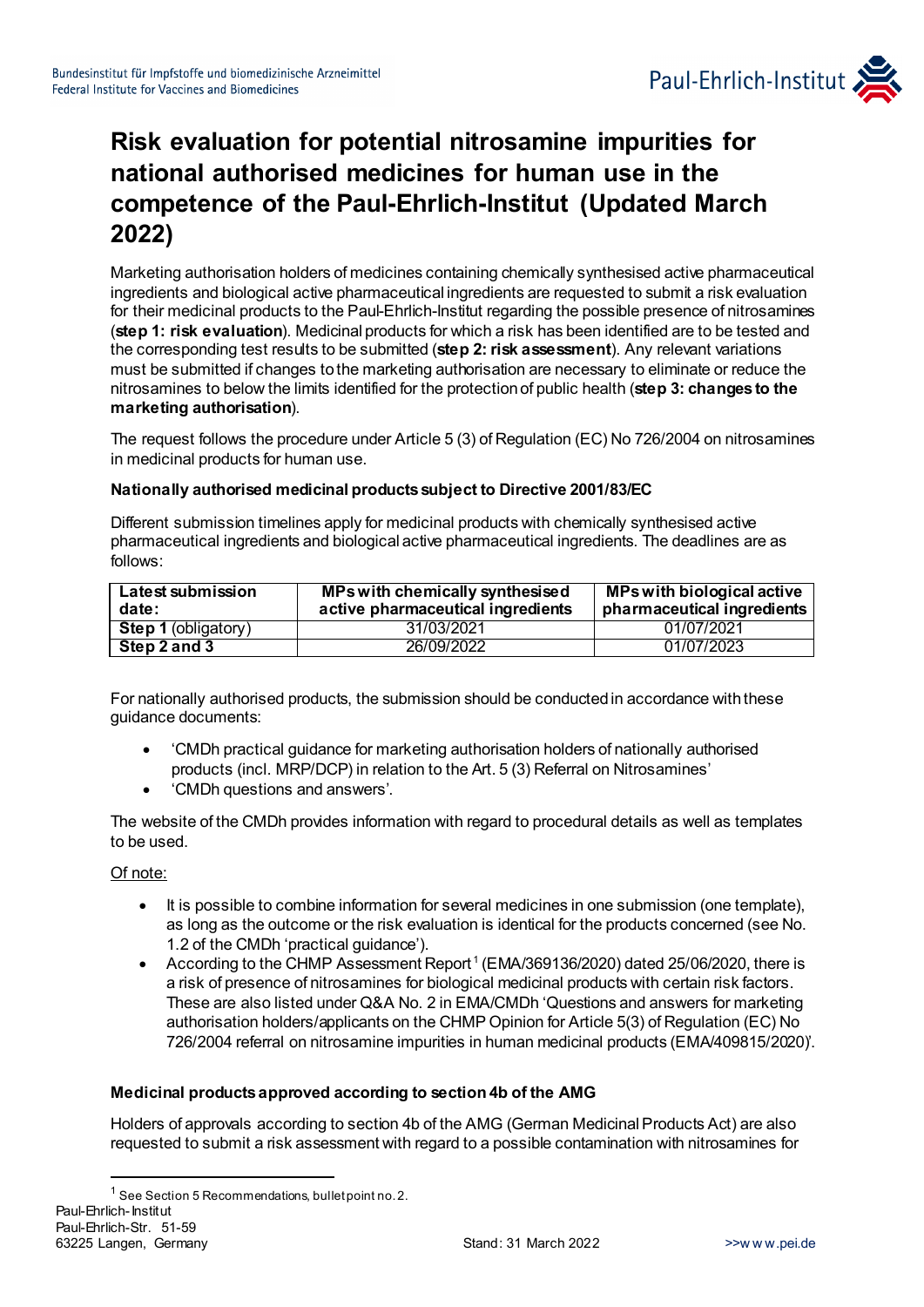

their medicinal product approved according to section 4b of the AMG. The request applies mutatis mutandis to applicants who have not yet received a final decision on their application for initial or subsequent approval and for whom no corresponding subsequent requirements have been formulated in the procedure.

Deadlines for products approved according to section 4b of the AMG:

| Latest submission date:    | ATMP according to section 4b of the<br>AMG |
|----------------------------|--------------------------------------------|
| <b>Step 1 (obligatory)</b> | 01/10/2021                                 |
| $Step 2$ and 3             | 01/10/2023                                 |

#### **Medicinal products approved under section 21a of the AMG and certain medicinal products authorised under section 21 of the AMG**

The submission of a risk evaluation (step 1) is not required for marketing authorisation holders of blood components for transfusion and marketing authorisation/approval holders of human tissue preparations and stem cell preparations for haematopoietic reconstitution if no risk has been identified.

However, if a risk has been identified, steps 2 and 3 must be carried out.

### **Information and Templates from the CMDh and EMA**

- Information from the Coordination Group (CMDh):
	- o [Information on nitrosamines for marketing authorisation holders](https://www.hma.eu/620.html)[CMDh Press Release](https://www.hma.eu/620.html)  [\(03/2022\)](https://www.hma.eu/fileadmin/dateien/Human_Medicines/CMD_h_/CMDh_pressreleases/2022/CMDh_press_release_-_March_2022.pdf)
- Information from the EMA: [Nitrosamine impurities](https://www.ema.europa.eu/en/human-regulatory/post-authorisation/referral-procedures/nitrosamine-impurities#scientific-opinion-on-the-risk-of-nitrosamine-impurities-in-human-medicines-section)

### **Submission and contact**

E-Mail[: esubmission@pei.de](mailto:esubmission@pei.de)

## **Background**

In June 2018, a contamination of valsartan with nitrosamine N-nitrosodimethylamine (NDMA) was detected.

Since that time, nitrosamine impurities were identified in batches of other medicines with chemically synthesised active pharmaceutical ingredients. It is now known that these impurities can form during production under certain conditions and when certain solvents, reagents and other raw material are used.

On the basis of animal experiments, nitrosamines have been classified as potentially carcinogenic in humans. They may be present in certain foodstuffs and potable water. Nitrosamines are not expected to cause harm when ingested in marginal amounts.

Despite the low risk of the presence of nitrosamine impurities, [a scientific evaluation on nitrosamine](https://www.ema.europa.eu/en/human-regulatory/post-authorisation/referral-procedures/article-53-opinions#nitrosamine-impurities-in-human-medicinal-products-containing-chemically-synthesised-active-pharmaceutical-ingredients-sectionhttps://www.ema.europa.eu/en/human-regulatory/post-authorisation/referral-procedures/article-53-opinions)  [impurities](https://www.ema.europa.eu/en/human-regulatory/post-authorisation/referral-procedures/article-53-opinions#nitrosamine-impurities-in-human-medicinal-products-containing-chemically-synthesised-active-pharmaceutical-ingredients-sectionhttps://www.ema.europa.eu/en/human-regulatory/post-authorisation/referral-procedures/article-53-opinions) by the Committee for Medicinal Products for Human Use (CHMP) was initiated in September 2019 in accordance with Article 5(3) of Regulation (EC) No 726/2004.

As a result, a risk evaluation and any relevant testing was requested. Initially, this request was only made for medicinal products with chemically synthesised active pharmaceutical ingredients. According to the CHMP Assessment Report (EMA/341963/2020) dated 25/06/2020 a risk of nitrosamine contamination was also identified for biologics with certain risk factors and further measures were adopted. As of July 2020, marketing authorisation holders of medicinal products with biological active pharmaceutical ingredients are also requested to conduct a risk evaluation. This applies to centrally authorised ATMPs as well.